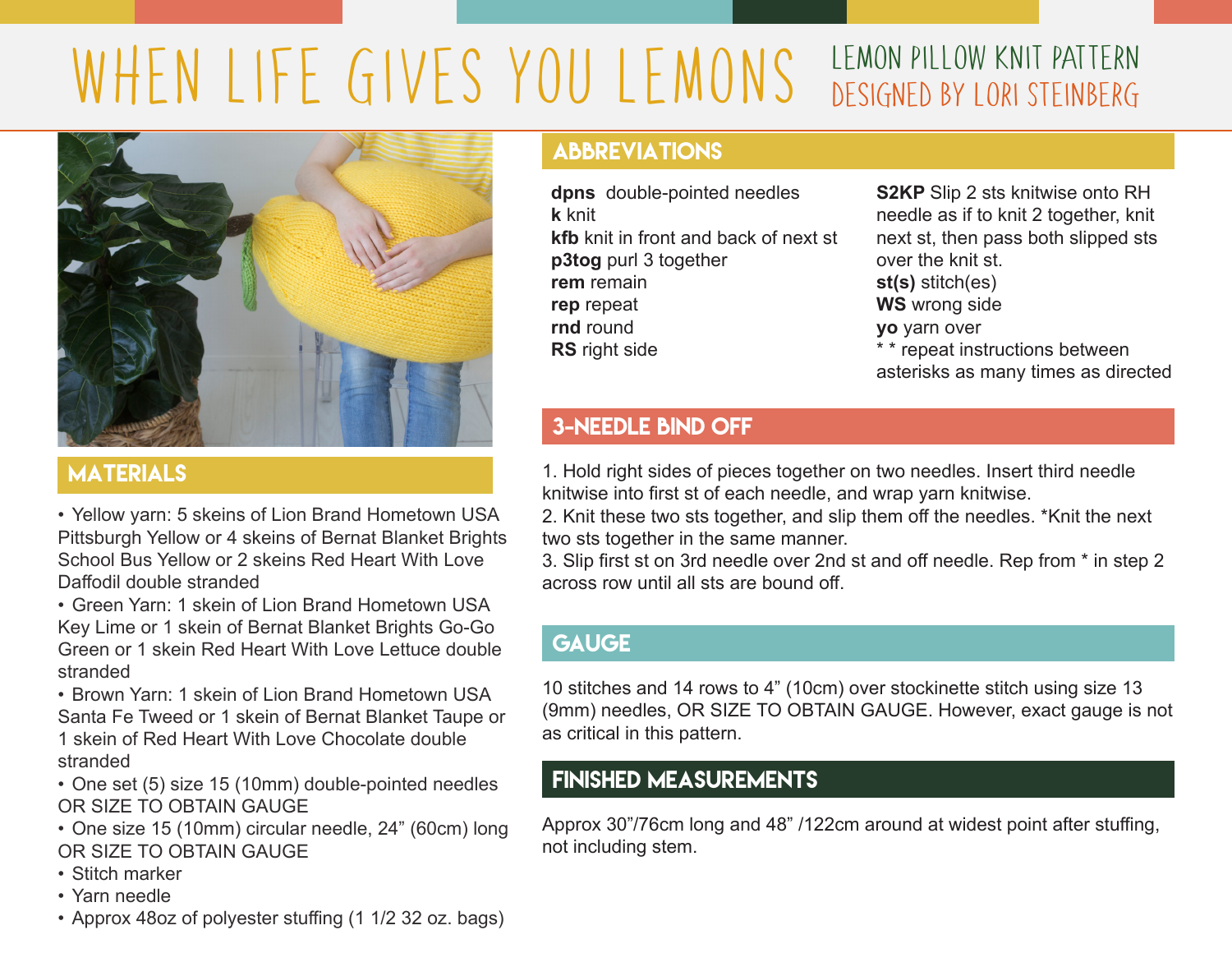#### **LEMON**

With double-pointed needles and Yellow, cast on 8 stitches. Place marker and join, being careful not to twist stitches. Knit 1 round.

Rnd 1 Kfb 8 times around—16 sts. Rnd 2 Knit. Rnd 3 \*K1, kfb; rep from \* around—24 sts. Rnd 4 Knit. Rnd 5 \*K2, kfb; rep from \* around—32 sts. Knit 3 rnds, Next rnd \*K3, kfb; rep from \*around—40 sts. Knit 3 rnds, Next rnd \*K4, kfb; rep from \*around—48 sts. Knit 3 rnds, Next rnd \*K5, kfb; rep from \*around—56 sts. Knit 3 rnds, Next rnd \*K6, kfb; rep from \*around—64 sts. Note: Change to circular needle. Knit 1 rnd, Next rnd \*K7, kfb; rep from \*around—72 sts. Knit 1 rnd, Next rnd \*K8, kfb; rep from \*around—80 sts. Knit 1 rnd, Next rnd \*K9, kfb; rep from \*around—88 sts. Knit 1 rnd, Next rnd \*K10, kfb; rep from \* around—96 sts. Work even for 13"/33cm.

Stuff the bottom and continue to stuff as you go. Note: Change to double-pointed needles when there are too few sts to fit comfortably on circular needle.

#### **Shape top**

Next rnd \*K10, k2tog; rep from \* around—88 sts. Knit 3 rnds. Next rnd \*K9, k2tog; rep from \* around—80 sts. Knit 3 rnds. Next rnd \*K8, k2tog; rep from \* around—72 sts. Knit 1 rnd. Next rnd \*K7, k2tog; rep from \* around—64 sts. Knit 1 rnd. Next rnd \*K6, k2tog; rep from \* around—56 sts. Next rnd \*K5, k2tog; rep from \* around—48 sts. Next rnd \*K4, k2tog; rep from \* around—40 sts. Knit 8 rnds. Next rnd \*K3, k2tog; rep from \* around—32 sts. Next rnd \*K2, k2tog; rep from \* around—24 sts. Next rnd \*K1, k2tog; rep from \* around—16 sts. Next rnd \*K2tog; rep from \* around—8 sts. Cut the yarn, leaving a long tail. Thread the tail loosely through the open stitches and check the stuffing, adjusting as needed. Pull the tail tight and thread through the 8 stitches again. Hide the end.

## STEM

With double-pointed needles and brown, cast on 9 sts. Place marker and join, being careful not to twist stitches. Work for 3"/7.5cm.

Next rnd K2, k2tog, k to end of rnd.

Place stitches evenly on 2 dpns and close using 3-needle bind off. Stuff lightly and sew to top of lemon.